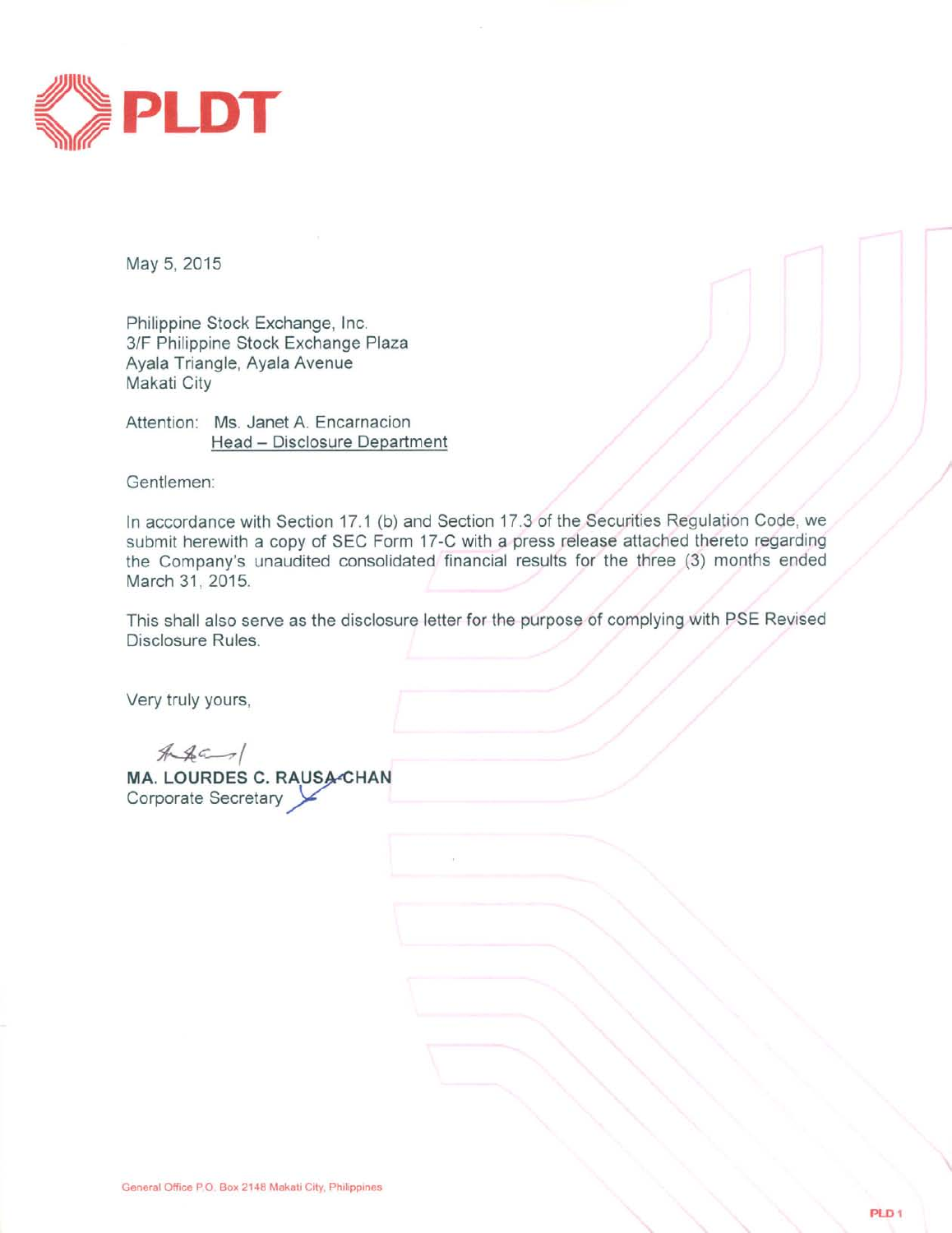

May 5, 2015

Securities & Exchange Commission SEC Building, EDSA Mandaluyong City

Attention: Mr. Vicente Graciano P. Felizmenio, Jr. Director - Markets and Securities Regulation Dept.

Gentlemen:

In accordance with Section 17.1 (b) of Securities Regulation Code and SRC Rule 17.1, we submit herewith two (2) copies of SEC Form 17-C with a press release attached thereto regarding the Company's unaudited consolidated financial results for the three (3) months ended March 31, 2015.

Very truly yours,

 $AAa$ MA. LOURDES C. RAUSA-CHAN Corporate Secretary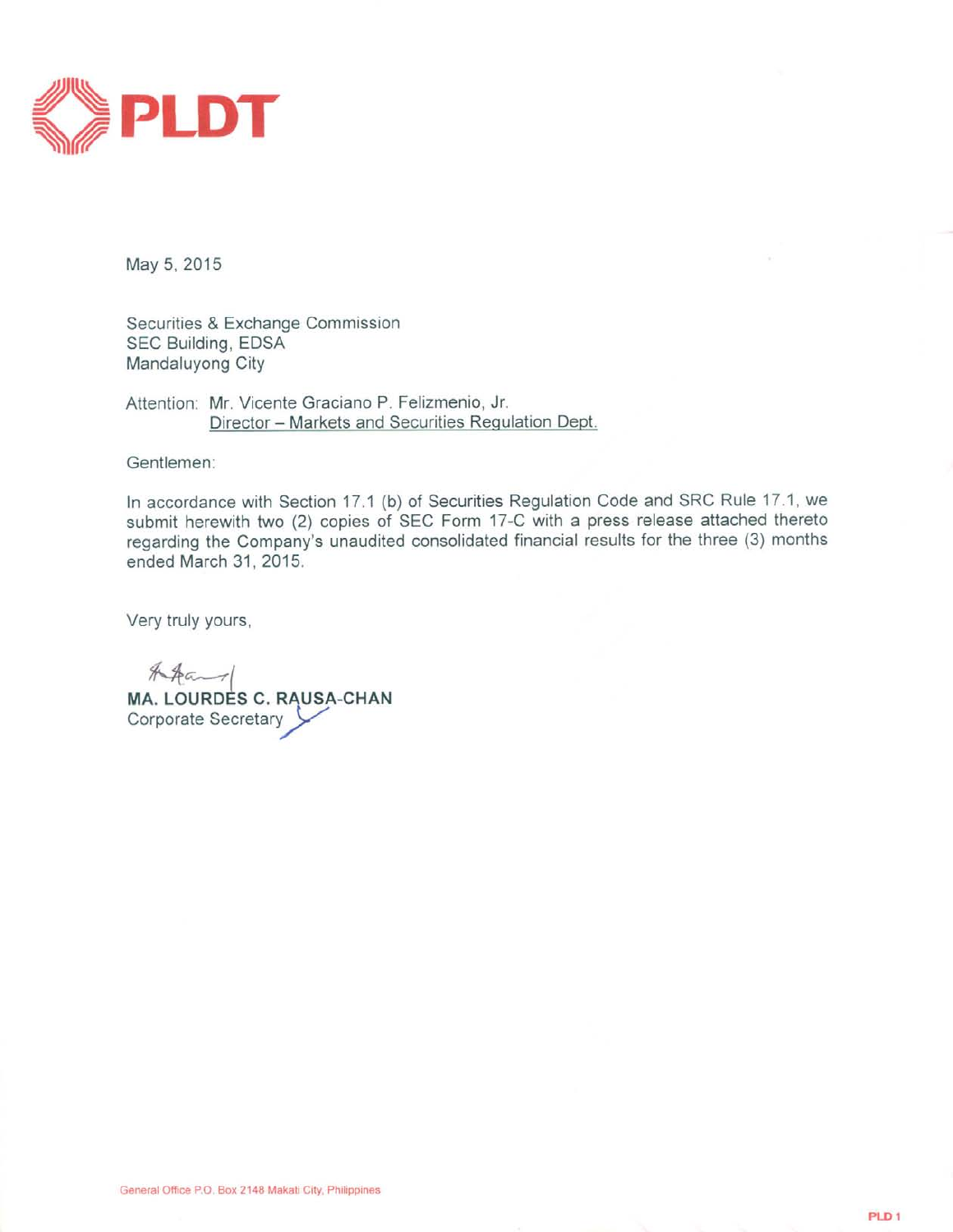# **COVER SHEET**

|                                                           | <b>SEC Registration Number</b>                         |    |         |                      |   |   |                              |                                       |                                                                            |   |   |                                 |                                                                    |                               |              |   |   |   |   |   |   |           |   |  |  |                                       |  |  |
|-----------------------------------------------------------|--------------------------------------------------------|----|---------|----------------------|---|---|------------------------------|---------------------------------------|----------------------------------------------------------------------------|---|---|---------------------------------|--------------------------------------------------------------------|-------------------------------|--------------|---|---|---|---|---|---|-----------|---|--|--|---------------------------------------|--|--|
|                                                           |                                                        |    |         |                      |   |   |                              |                                       |                                                                            |   |   |                                 |                                                                    |                               |              |   |   |   | P | W |   | 5         | 5 |  |  |                                       |  |  |
|                                                           | Company Name                                           |    |         |                      |   |   |                              |                                       |                                                                            |   |   |                                 |                                                                    |                               |              |   |   |   |   |   |   |           |   |  |  |                                       |  |  |
| P                                                         | Η                                                      |    |         |                      | P | P |                              | N                                     | Ε                                                                          |   |   | $\circ$                         | N                                                                  | G                             |              | D |   | S |   | А | N | C         | Ε |  |  |                                       |  |  |
|                                                           |                                                        |    |         |                      |   |   |                              |                                       |                                                                            |   |   |                                 |                                                                    |                               |              |   |   |   |   |   |   |           |   |  |  |                                       |  |  |
|                                                           | Ε                                                      |    | Ε       | P                    | Η | O | N                            | Ε                                     |                                                                            | С | 0 | M                               | P                                                                  | A                             | N            | Υ |   |   |   |   |   |           |   |  |  |                                       |  |  |
|                                                           |                                                        |    |         |                      |   |   |                              |                                       |                                                                            |   |   |                                 |                                                                    |                               |              |   |   |   |   |   |   |           |   |  |  |                                       |  |  |
|                                                           |                                                        |    |         |                      |   |   |                              |                                       |                                                                            |   |   |                                 |                                                                    |                               |              |   |   |   |   |   |   |           |   |  |  |                                       |  |  |
|                                                           |                                                        |    |         |                      |   |   |                              |                                       |                                                                            |   |   |                                 |                                                                    |                               |              |   |   |   |   |   |   |           |   |  |  |                                       |  |  |
|                                                           |                                                        |    |         |                      |   |   |                              |                                       |                                                                            |   |   |                                 |                                                                    |                               |              |   |   |   |   |   |   |           |   |  |  |                                       |  |  |
| Principal Office (No./Street/Barangay/City/Town/Province) |                                                        |    |         |                      |   |   |                              |                                       |                                                                            |   |   |                                 |                                                                    |                               |              |   |   |   |   |   |   |           |   |  |  |                                       |  |  |
| R                                                         | A                                                      | M  | $\circ$ | N                    |   | C | $\circ$                      | J                                     | U                                                                          | A | N | G                               | C                                                                  | $\circ$                       |              | B | U |   |   | D |   | ${\sf N}$ | G |  |  |                                       |  |  |
|                                                           |                                                        |    |         |                      |   |   |                              |                                       |                                                                            |   |   |                                 |                                                                    |                               |              |   |   |   |   |   |   |           |   |  |  |                                       |  |  |
| M                                                         | A                                                      | К  | Α       | Τ                    |   |   | A                            | ٧                                     | Ε                                                                          | N | U | E                               |                                                                    |                               |              |   |   |   |   |   |   |           |   |  |  |                                       |  |  |
| M                                                         | Α                                                      | Κ  | А       |                      |   |   | С                            |                                       |                                                                            | Υ |   |                                 |                                                                    |                               |              |   |   |   |   |   |   |           |   |  |  |                                       |  |  |
|                                                           |                                                        |    |         |                      |   |   |                              |                                       |                                                                            |   |   |                                 |                                                                    |                               |              |   |   |   |   |   |   |           |   |  |  |                                       |  |  |
|                                                           |                                                        |    |         |                      |   |   |                              |                                       |                                                                            |   |   |                                 |                                                                    |                               |              |   |   |   |   |   |   |           |   |  |  |                                       |  |  |
|                                                           |                                                        | 17 |         | Form Type<br>C       |   |   |                              |                                       |                                                                            |   |   |                                 | Department requiring the report<br>M<br><b>COMPANY INFORMATION</b> | $\mathbb S$                   | $\mathsf{R}$ | D |   |   |   |   |   |           |   |  |  | Secondary License Type, If Applicable |  |  |
|                                                           | Company's Email Address                                |    |         |                      |   |   | Company's Telephone Number/s |                                       |                                                                            |   |   |                                 |                                                                    | Mobile Number                 |              |   |   |   |   |   |   |           |   |  |  |                                       |  |  |
|                                                           |                                                        |    |         |                      |   |   |                              |                                       |                                                                            |   |   |                                 |                                                                    |                               | 8168534      |   |   |   |   |   |   |           |   |  |  |                                       |  |  |
| Annual Meeting<br>No. of Stockholders<br>Month/Day        |                                                        |    |         |                      |   |   |                              |                                       |                                                                            |   |   | <b>Fiscal Year</b><br>Month/Day |                                                                    |                               |              |   |   |   |   |   |   |           |   |  |  |                                       |  |  |
|                                                           | 11,864                                                 |    |         |                      |   |   |                              | Every 2 <sup>nd</sup> Tuesday of June |                                                                            |   |   |                                 |                                                                    | December 31                   |              |   |   |   |   |   |   |           |   |  |  |                                       |  |  |
|                                                           |                                                        |    |         | As of March 31, 2015 |   |   |                              |                                       |                                                                            |   |   |                                 |                                                                    |                               |              |   |   |   |   |   |   |           |   |  |  |                                       |  |  |
|                                                           |                                                        |    |         |                      |   |   |                              |                                       | The designated contact person <b>MUST</b> be an Officer of the Corporation |   |   |                                 | <b>CONTACT PERSON INFORMATION</b><br>Email Address                 |                               |              |   |   |   |   |   |   |           |   |  |  | Mobile Number                         |  |  |
|                                                           | Name of Contact Person<br>June Cheryl A. Cabal-Revilla |    |         |                      |   |   |                              | crevilla@pldt.com.ph                  |                                                                            |   |   |                                 |                                                                    | Telephone Number/s<br>8168534 |              |   |   |   |   |   |   |           |   |  |  |                                       |  |  |
|                                                           |                                                        |    |         |                      |   |   |                              |                                       |                                                                            |   |   |                                 | Contact Person's Address                                           |                               |              |   |   |   |   |   |   |           |   |  |  |                                       |  |  |
|                                                           |                                                        |    |         |                      |   |   |                              |                                       | Ramon Cojuangco Building, Makati Avenue, Makati City                       |   |   |                                 |                                                                    |                               |              |   |   |   |   |   |   |           |   |  |  |                                       |  |  |

Note: In case of death, resignation or cessation of office of the officer designated as contact person, such incident shall be reported to the Commission within thirty (30) calendar days from the occurrence thereof with in

 $\mathscr{C}$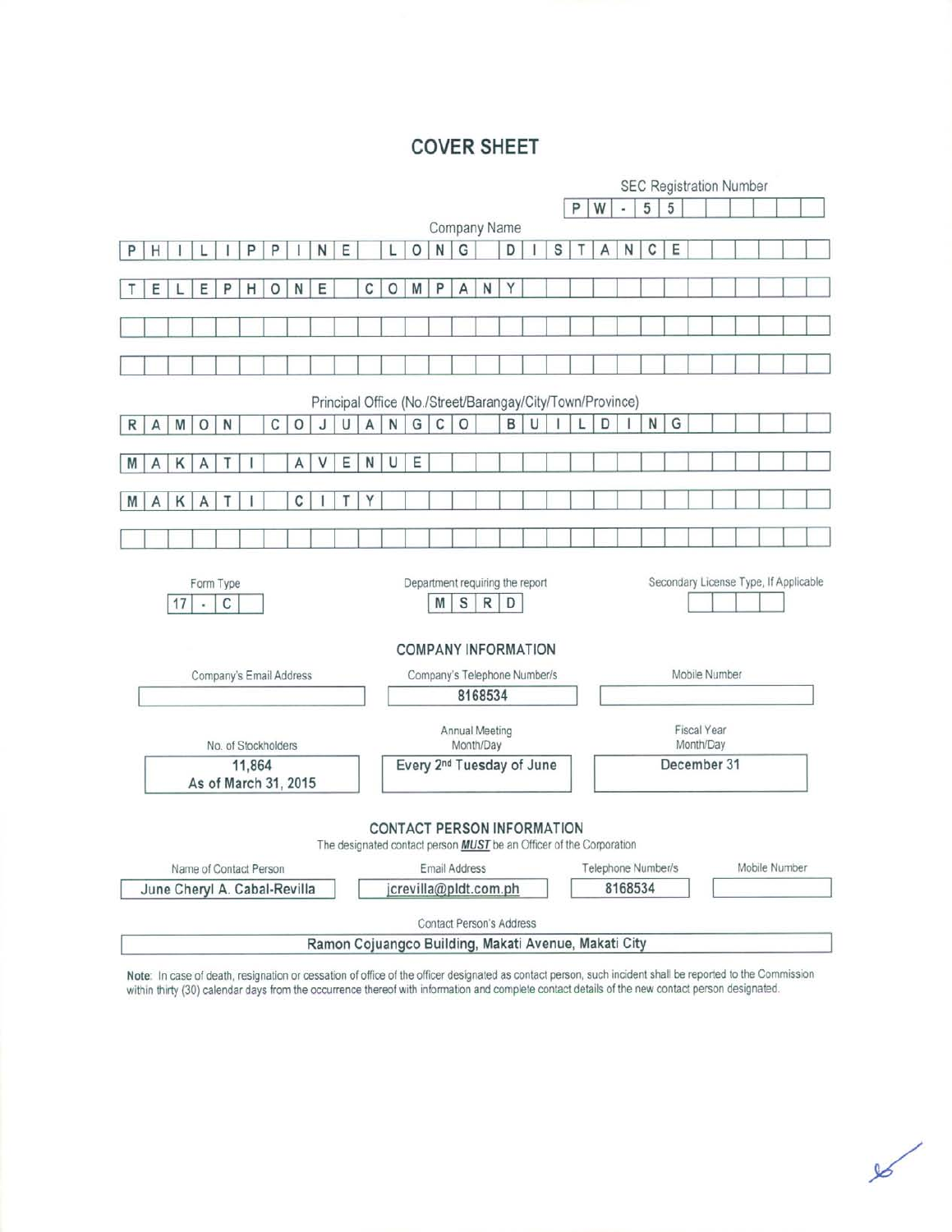## SECURITIES AND EXCHANGE COMMISSION

## **CURRENT REPORT UNDER SECTION 17** OF THE SECURITIES REGULATION CODE AND SRC RULE 17.1

- $1.$ May 5, 2015 Date of Report (Date of earliest event reported)
- SEC Identification Number PW-55  $2.$
- 3. BIR Tax Identification No. 000-488-793
- 4. PHILIPPINE LONG DISTANCE TELEPHONE COMPANY Exact name of issuer as specified in its charter
- (SEC Use Only) 5. **PHILIPPINES**  $6.$ Province, country or other jurisdiction **Industry Classification Code** of Incorporation
- $7.$ Ramon Cojuangco Building, Makati Avenue, Makati City Address of principal office

1200 Postal Code

- 8. (632) 816-8405 Issuer's telephone number, including area code
- 9. Not Applicable Former name or former address, if changed since last report
- 10. Securities registered pursuant to Sections 8 and 12 of the Securities Regulation Code and Sections 4 and 8 of the Revised Securities Act

Title of Each Class Number of Shares of Common Stock Outstanding and Amount of Debt Outstanding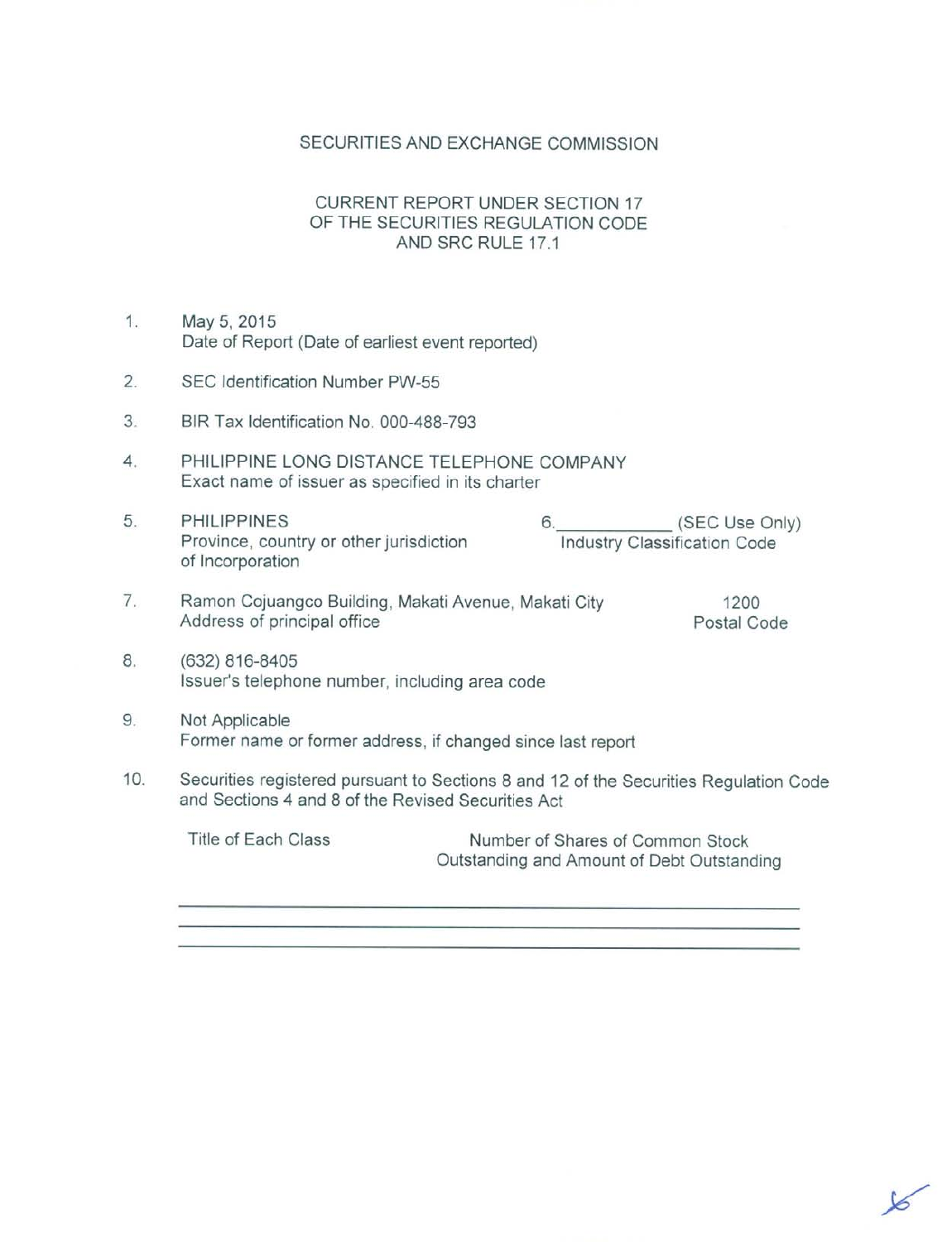

# **CONSOLIDATED REVENUES STABLE AT P42.6 BILLION CONSOLIDATED SERVICE REVENUES OF P40.5 BILLION, 2% LOWER THAN 1Q2014 CONSOLIDATED DATA AND BROADBAND REVENUES RISE 11% TO P11.2 BILLION**

**1Q2015 REPORTED NET INCOME AT P9.4 BILLION 1Q2015 CORE NET INCOME AT P9.3 BILLION**

**CONSOLIDATED EBITDA AT P19.3 BILLION EBITDA MARGIN STEADY AT 48%**

**PLDT GROUP SUBSCRIBER BASE AT 76.4 MILLION TOTAL BROADBAND SUBSCRIBERS AT OVER 4.5 MILLION, UP 27% FROM 1Q2014 WIRELESS SUBSCRIBER BASE AT 73.0 MILLION POSTPAID CELLULAR SUBSCRIBER BASE RISES 18% TO 2.9 MILLION; POSTPAID REVENUES 23% OF WIRELESS REVENUES**

- **Consolidated revenues were stable at P42.6 billion**
- **Consolidated service revenues declined by 2% or P0.7 billion to P40.5 billion**
- **Consolidated EBITDA down 2% to P19.3 billion; consolidated EBITDA margin steady at 48% of service revenues**
- **•** Reported Net Income of P9.4 billion, equivalent to 1Q14
- **Consolidated Core Net Income of P9.3 billion for 1Q15, 5% or P0.5 billion lower than P9.8 billion in 1Q15, in line with guidance of P35.0 billion for 2015**
- **Consolidated free cash flow at P14.6 billion for 1Q15**
- **Total broadband subscribers at over 4.5 million; aggregate revenue contribution from broadband, data and internet services at P11.2 billion for 1Q15, 11% higher than last year**
- **56% of fixed line service revenues and 17% of wireless service revenues are derived from data and broadband**
- **Wireless subscriber base at 73.0 million**

**MANILA, Philippines, 5 th May 2015** –– Philippine Long Distance Telephone Company ("PLDT") (PSE: TEL) (NYSE: PHI) today announced its unaudited financial and operating results for the first three (3) months of 2015 with Reported Net Income stable at  $E$ 9.4 billion.

Consolidated Core Net Income, before exceptional items, amounted to P9.3 billion, P0.5 billion lower than the P9.8 billion recorded in the same period in 2014 and in line with core income guidance of P35.0 billion for 2015. The decrease was due mainly to lower EBITDA and higher financing costs.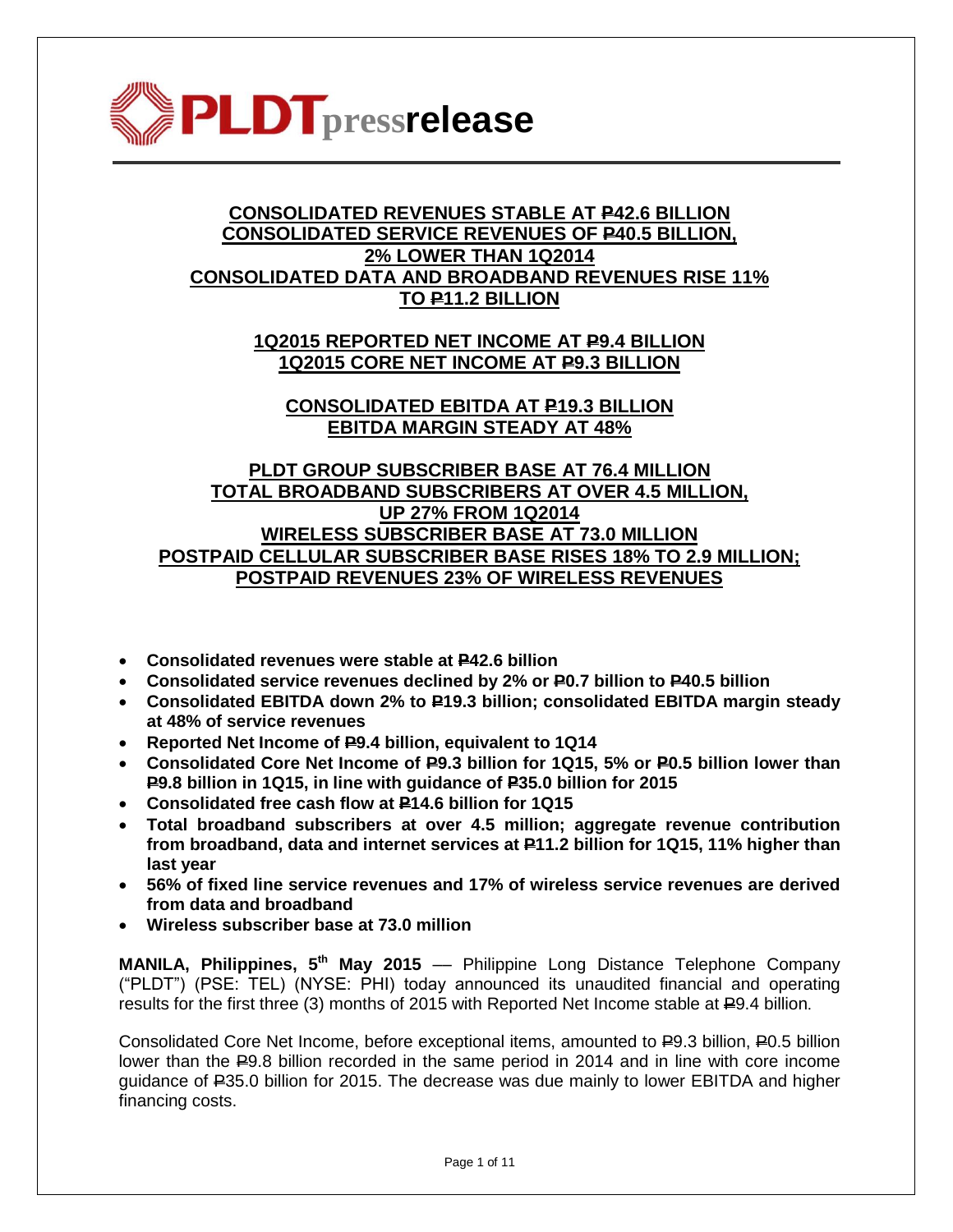EBITDA margin for the period was at 48%, identical to the same period last year and higher than the 47% margin for fourth quarter of 2014. Consolidated EBITDA for the first quarter of 2015 was 2% lower at P19.3 billion compared with the same period last year, as the decrease in cash operating expenses was offset by lower service revenues and higher provisions.

Consolidated revenues, which include non-service revenues primarily relating to the sales of PLDT Home solutions, were stable at **P**42.6 billion. Consolidated service revenues for the period declined by 2% to P40.5 billion, as the declines in SMS revenues and the international and national long distance streams offset increases in revenues from the data and broadband businesses.

Consolidated free cash flow for the first quarter grew by 36% to P14.6 billion, mainly due to the P5.1 billion in dividends from Beacon in connection with the sale of the 5% Meralco stake in June 2014. Consolidated capital expenditures for the period amounted to  $\text{\textsterling}3.0$  billion,  $\text{\textsterling}0.7$ billion higher than the capex level in the same period last year, in support of:

- Expanded 3G and 4G access networks
- Increased fiber reach and capacity
- Enhanced indoor and outdoor coverage
- Augmented network resiliency and redundancy
- Increased data center capacity
- Unified Smart-Sun network project to build operational efficiency

Capital expenditures are expected to remain elevated for 2015 in light of the anticipated exponential growth in data traffic resulting from the continued growth in smartphone ownership and our own initiatives to stimulate data adoption and usage.

The Group's consolidated net debt declined to US\$2.0 billion as at 31<sup>st</sup> March 2015, with net debt to EBITDA at 1.16x. Excluding approximately  $\frac{1}{2}18.8$  billion of cash for dividend payments in April 2015, net debt and net debt to EBITDA is US\$2.4 billion and 1.40x, respectively. Gross debt amounted to US\$3.0 billion. The Group's debt maturities continue to be well spread out, with over 50% due after 2018, including P15.0 billion of fixed rate retail bonds issued in January 2014. The percentage of U. S. dollar-denominated debt to the Group"s total debt portfolio is at 47%. Taking into account our peso borrowings, our hedges and our U. S. dollar cash holdings, only 32% of total debt remains unhedged. The Group"s cash and short-term securities are invested primarily in bank placements and Government securities. PLDT was the first Philippine company to be rated "investment grade" by three major international ratings agencies, namely Fitch Ratings, Moody"s and Standard and Poor"s.

#### **Data and Broadband**

Total data revenues for first three (3) months of 2015 totaled  $\equiv$ 11.2 billion, an 11% growth year-on-year; data and broadband now account for 27% of total Group service revenues. PLDT Group fixed broadband businesses generated  $R3.8$  billion in revenues for the period, up by 10% from P3.5 billion in 2014.

Wireless broadband revenues, exclusive of mobile Internet revenues, increased by 2% to P2.5 billion, compared with the P2.4 billion recorded last year. Corporate data, inclusive of data center revenues, rose by 15% to P2.6 billion from the same period in 2014. Moreover, mobile Internet usage continues to grow strongly, with mobile Internet revenues increasing by 19% to P2.2 billion in the first quarter of 2015 from P1.9 billion for the same period in 2014.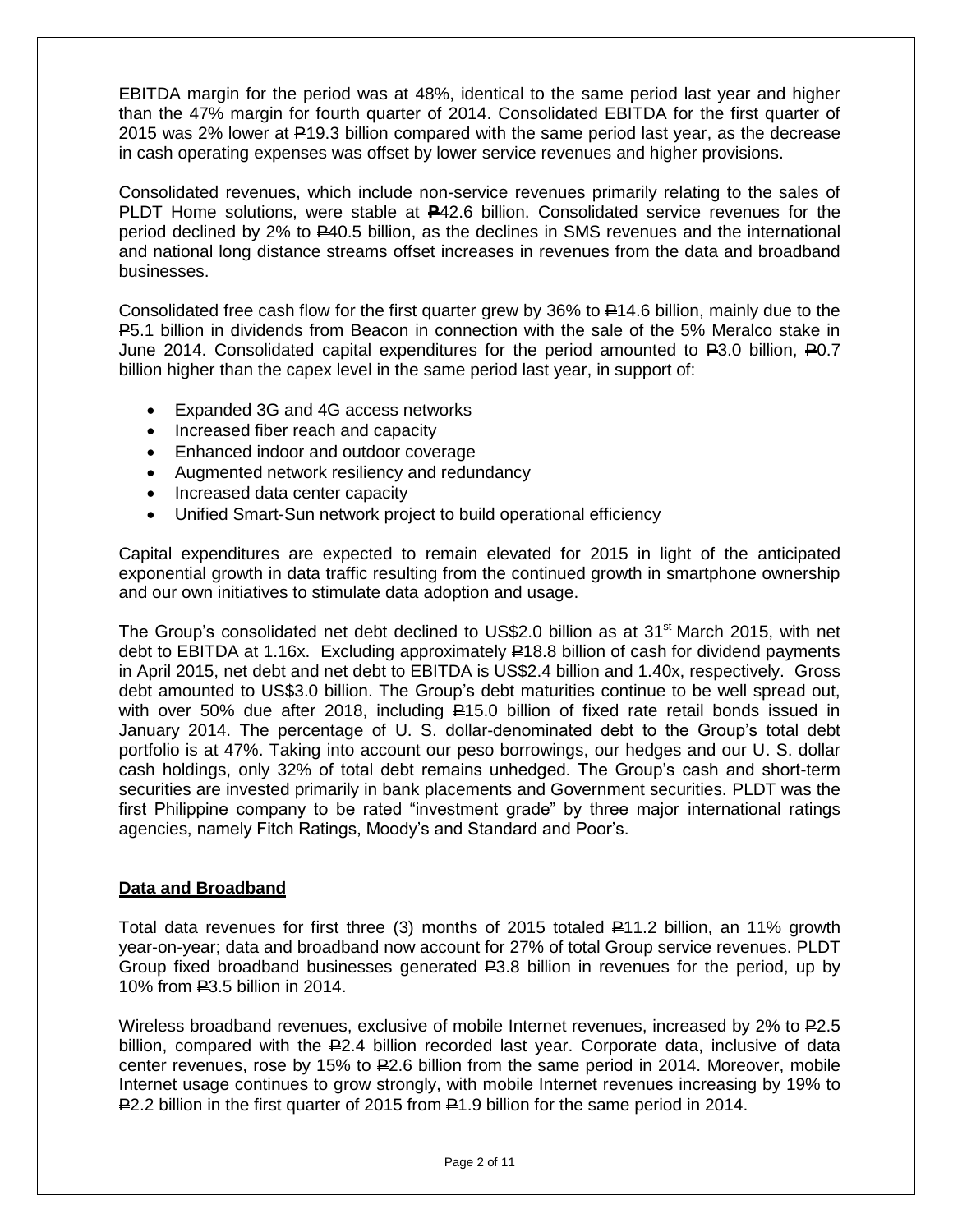The Group"s combined broadband subscriber base was over 4.5 million at the end of the first quarter of 2015. *Smart Broadband*, Smart"s wireless broadband service offered through its wholly-owned subsidiary Smart Broadband, Inc., had a wireless broadband subscriber base of over 2.6 million at the end of the period, about 2.1 million of whom were on *Smart Broadband's* prepaid service. In addition, *Sun Cellular*"*s* wireless broadband subscriber base rose to 778,000. Meanwhile, PLDT"s fixed broadband subscribers increased by 3% from the end of 2014, bringing the PLDT Group"s total fixed broadband subscriber base to over 1.1 million for the first three months of 2015, and now represent 51% of the fixed line subscriber base.

From September 2014 till February 2015, *Smart*, *Sun Cellular*, and *Talk 'N Text* ran a "Free Internet" campaign to great success. Despite giving subscribers 30MB of data usage per day, free of charge, mobile Internet revenues continued to register quarter-on-quarter growth during the promo period. Six million subscribers signed up for the promotion, of which about 70% had not accessed data services previously. While we continue to stimulate data usage such as through our partnership with Internet.org, we have also started to monetize data by requiring purchase to avail of the free Internet.

*"*We continue to lead in the broadband space where our subscriber count and revenues are growing at a healthy rate. Moreover, the unqualified success of our Free Internet promotion just underscores our premise that once exposed to the ease and relevance of being "on", consumers will pay for data," said **Napoleon L. Nazareno, Smart President and CEO**.

## **Cellular**

Wireless subsidiaries Smart Communications, Inc. ("Smart") and Digital Mobile Philippines, Inc. ("DMPI") together continue to lead the industry in terms of both revenues and subscribers. Wireless service revenues of P27.9 billion for the first quarter of 2015 were 4% lower than the P29.0 billion recognized last year, reflecting the pressure on SMS and inbound international revenues.

Postpaid revenues now account for 23% of total cellular revenues, having improved 11% to P5.7 billion for the first three months of 2015.

The PLDT Group's total cellular subscriber base at the end of the year stood at 69.6 million, broken down as follows: Smart had 25.9 million subscribers under its mainstream *Smart* brands; value brand *Talk 'N Text* ended with 28.1 million subscribers; and there were 15.7 million *Sun Cellular* subscribers.

The Group"s combined postpaid cellular subscriber base grew by over 135,000 from the end of 2014, rising to 2.9 million at the end of the period, while the combined prepaid base stood at 66.7 million.

#### **Fixed Line**

Fixed line service revenues for the first three (3) months of 2015, net of interconnection costs, increased to P14.3 billion, or 4%, from P13.7 billion last year. PLDT data and fixed broadband revenues, representing 56% of total fixed line revenues, continued to grow on the back of a 10% increase in fixed broadband revenues, a 7% rise in corporate data and other network services, and a 23% increase in data center revenues. Combined ILD and NLD businesses of PLDT, representing 12% of fixed line revenues, declined by 17%. Fixed domestic voice revenues, which now account for only 28% of total fixed line revenues, were higher by 2% at  $R<sub>4.2</sub>$  billion.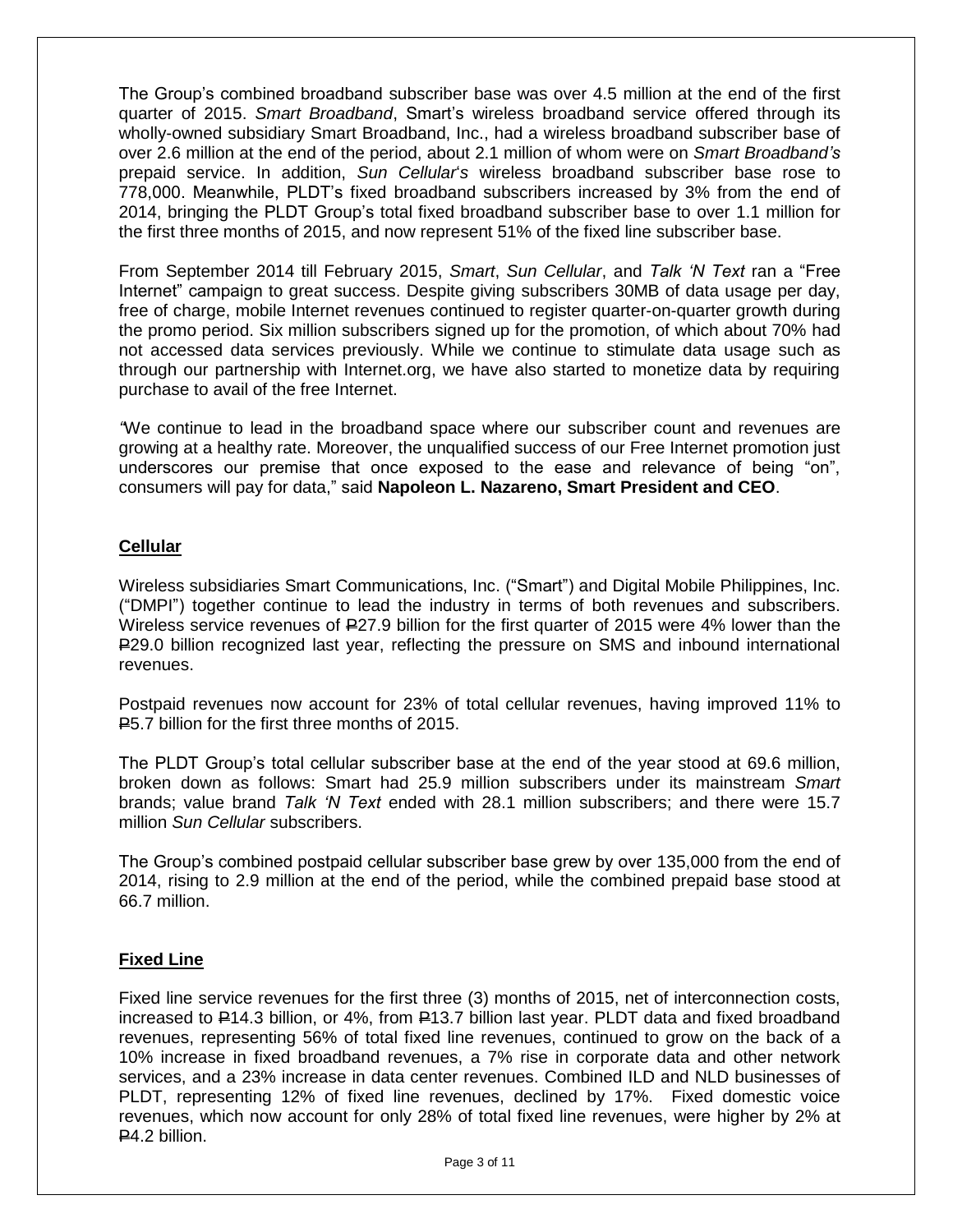The fixed line subscriber base reached over 2.2 million at the end of the period, over 50% of which have fixed broadband subscriptions.

The PLDT Group leads in enabling infrastructure for the Enterprise sector with six (6) data centers at the moment and another two on the way. These data centers offer co-location, server hosting/outsourcing, disaster recovery, connectivity and data scrubbing. These centers are telco-grade, carrier-neutral and vendor-agnostic with an aggregate rack capacity that is the largest in the country.

"PLDT is uniquely positioned to offer a unified customer experience – that of a Connected Individual and a Connected Home. This "boundary-less" environment allows us to fuse our consumer and home businesses into one that is symbiotic and complementary," declared **Nazareno.**

#### **Multimedia/Content**

TV5 boosted its digital presence with Digital5, its full service content unit designed to deliver full 360-degree services to advertisers. Digital5 will provide digital content ideation, creation and curation across different genres, target consumers and screens.

In the pay TV business, Cignal TV continues to lead the industry with over 868,000 subscribers at the end of the first quarter of 2015, a 28% growth versus the same period last year and maintaining its lead over the 20-year incumbent. Revenues grew 41% compared with the first quarter of 2014. In April 2015, Cignal signed up with Bloomberg TV to launch Bloomberg Television Philippines, which will become the first 24-hour business channel in late 2015.

#### **Digital**

The innovation teams at Voyager Innovations, Inc. (Voyager) and Smart e-Money, continue to churn out pioneering products in the digital space.

Bannered by *SafeZone* and *PowerApp*, Voyager is looking to bring sustainable and affordable "Free Internet Access for All" via their respective globally exportable platforms. Global online retailers such as *Zalora, Carmudi* and *Lamudi* are among the prominent companies participating in *SafeZone*, Meanwhile, 70% of the Group"s mobile Internet users have downloaded *PowerApp*, ensuring easy access. Moreover, *PowerApp* is now embedded in a major telecommunications vendor"s equipment.

On the mobile financial solutions side, *LockByMobile*, an app which allows a mobile user to protect his credit card accounts from widespread fraud using one"s mobile phone, is under evaluation by a number of global financial service providers with a potential addressable market of 13 billion credit cards.

Smart e-Money, for its part, continues to extend its reach. With a throughput of  $E$ 250 billion, it is the biggest domestic remittance platform in the Philippines. In addition, its payment gateway is being used by companies such as *Zalora* and *Easy Taxi*, with further launches in four Asian countries in the pipeline.

And finally on the e-commerce side, *TackThis* has a community of over 20,000 merchants who use its online store front services while Takatak, an online centralized marketplace, already features over 100,000 products.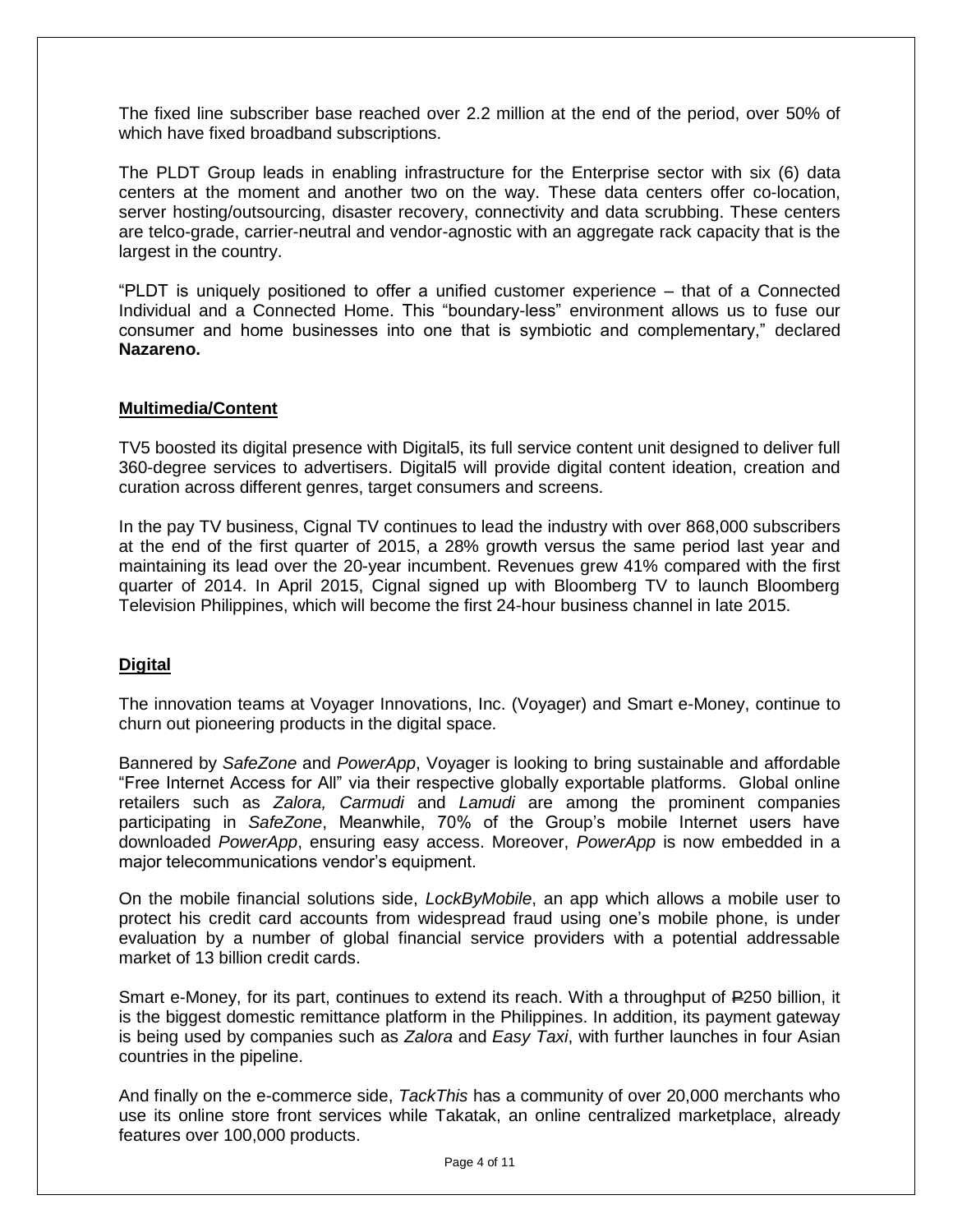"The pieces are there and we are weaving them together to create a digital web that will underpin our strategic thrust of becoming the leading provider of digital services to the consumer and the enterprise," stated **Orlando B. Vea, Voyager President and CEO**.

# **Conclusion**

"While our core revenue sources undergo this transition phase where the erosion of our highmargin legacy businesses still outpaces the growth of our newer initiatives for now, we are taking significant steps to ensure that we are ready and prepared for the digital future. This future will require looking at our customers from a different set of lenses, as both Individuals and Enterprises embrace a digital life. On the Enterprise side, we are looking to data center infrastructure, big data and the Cloud as our digital enablers; for the Individual, digital commerce, mobile money and entertainment. In both instances – Enterprise and Individuals – our major task is to deliver and ensure that the digital experience is enriching.

To achieve this, we need to invest in a transformative infrastructure that will provide the "digital spine" for our networks, engage in strategic partnerships with the Internet community that will bring value beyond connectivity, invest in ventures that will transform our local verticals into global horizontals of which Rocket Internet is a clear investment case, and develop our own applications and initiatives – of which LockbyMobile represents an outstanding example. We also need to refresh our leadership team and, accordingly, we have just announced a major reorganization of some of our senior executives. We also welcome two new members with exemplary credentials - Winston Damarillo, our new Chief Strategy Officer, and Joachim Horn, our Chief Technology and Integration Advisor," concluded **Manuel V. Pangilinan, PLDT Chairman.**

# # #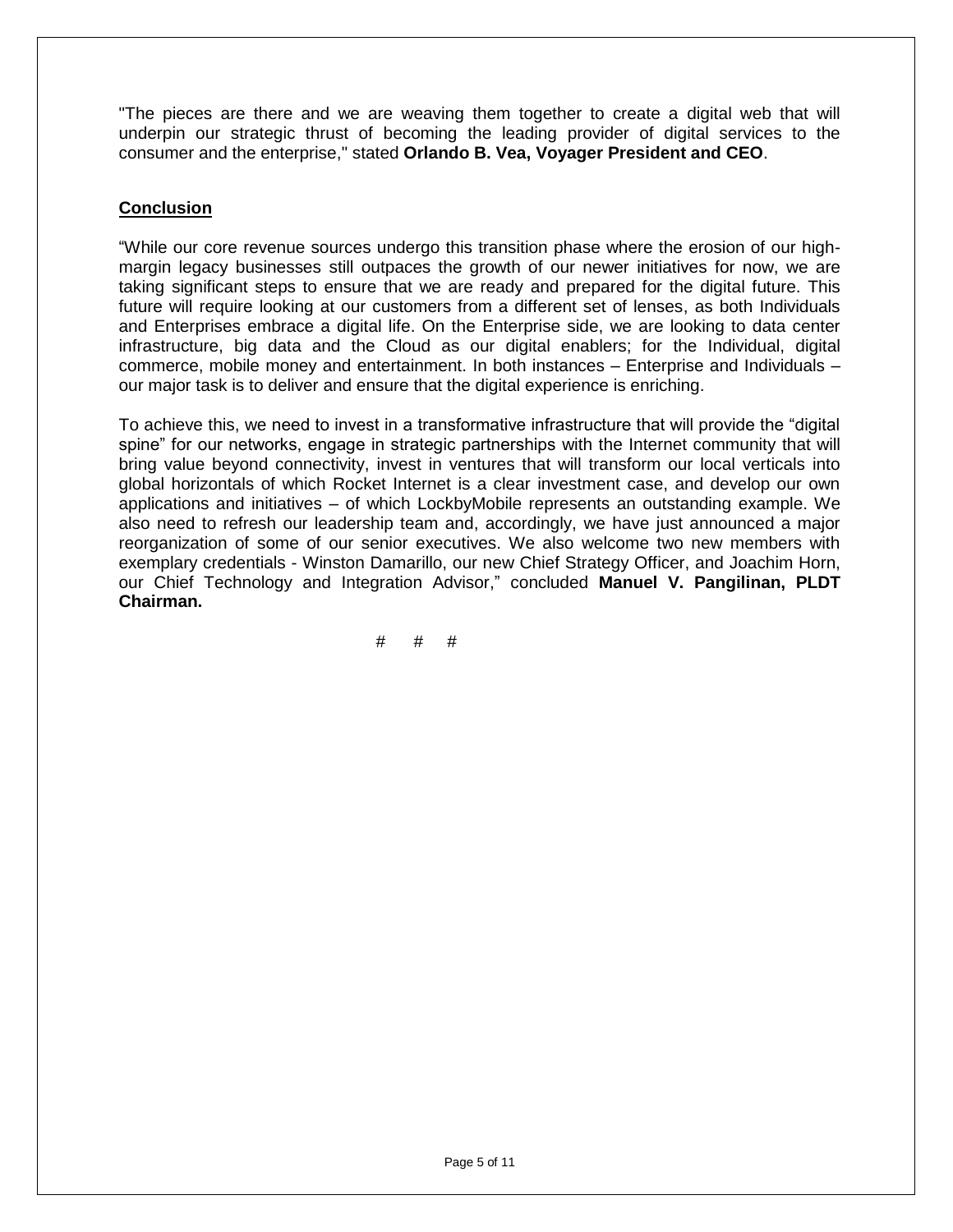|                                                                    | <b>PLDT Consolidated</b>    |             |          |  |  |  |  |
|--------------------------------------------------------------------|-----------------------------|-------------|----------|--|--|--|--|
|                                                                    | Three months ended March 31 |             |          |  |  |  |  |
|                                                                    | 2015                        | 2014        | % Change |  |  |  |  |
|                                                                    |                             | (unaudited) |          |  |  |  |  |
| <b>Service revenues</b>                                            | 40,548                      | 41,238      | (2%)     |  |  |  |  |
| <b>Total revenues</b>                                              | 42,553                      | 42,564      |          |  |  |  |  |
| <b>Expenses</b>                                                    | 30,435                      | 30,333      |          |  |  |  |  |
| Income before income tax                                           | 12,256                      | 12,137      | 1%       |  |  |  |  |
| <b>Provision for income tax</b>                                    | 2,858                       | 2,745       | 4%       |  |  |  |  |
| Net income - attributable to equity                                |                             |             |          |  |  |  |  |
| holders of PLDT                                                    | 9,387                       | 9,379       |          |  |  |  |  |
| Core net income (a)                                                | 9,280                       | 9,762       | (5%)     |  |  |  |  |
| EPS (based on net income - attributable to equity holders of PLDT) |                             |             |          |  |  |  |  |
| EPS, Basic                                                         | 43.38                       | 43.34       |          |  |  |  |  |
| EPS, Diluted                                                       | 43.38                       | 43.34       |          |  |  |  |  |
| EPS (based on Core Net Income)                                     |                             |             |          |  |  |  |  |
| EPS, Basic                                                         | 42.88                       | 45.12       | (5%)     |  |  |  |  |
| EPS, Diluted                                                       | 42.88                       | 45.12       | (5%)     |  |  |  |  |

*(a) Net income as adjusted for the net effect of gain/loss on FX, derivative transactions, and other non-recurring gain/loss.*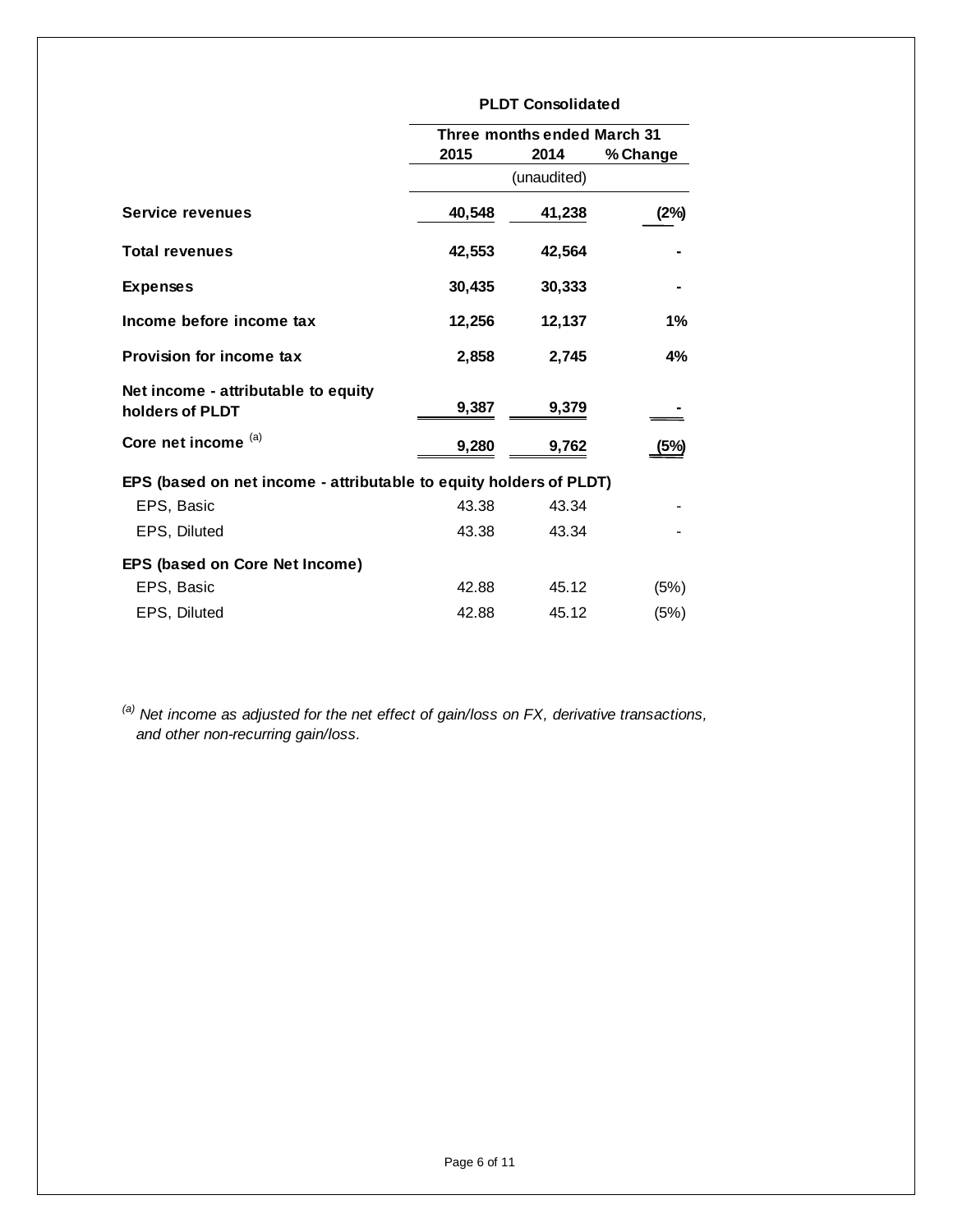#### PHILIPPINE LONG DISTANCE TELEPHONE COMPANY AND SUBSIDIARIES

#### CONSOLIDATED STATEMENTS OF FINANCIAL POSITION (in million pesos)

| 2015<br>(Unaudited)<br><b>ASSETS</b><br><b>Noncurrent Assets</b><br>Property, plant and equipment<br>188,058<br>Investments in associates, joint ventures and deposits<br>Available-for-sale financial investments<br>Investment in debt securities and other long-term investments - net of current portion<br>Investment properties<br>Goodwill and intangible assets<br>Deferred income tax assets - net<br>Derivative financial assets – net of current portion<br>Prepayments – net of current portion<br>Advances and other noncurrent assets - net of current portion<br><b>Total Noncurrent Assets</b><br>349,144<br><b>Current Assets</b><br>Cash and cash equivalents<br>Short-term investments<br>Trade and other receivables<br>Inventories and supplies<br>Current portion of derivative financial assets<br>Current portion of investment in debt securities and other long-term investments<br>Current portion of prepayments<br>Current portion of advances and other noncurrent assets<br><b>Total Current Assets</b><br><b>TOTAL ASSETS</b><br>440,531<br><b>EQUITY AND LIABILITIES</b><br>Equity<br>Non-voting serial preferred stock<br>Voting preferred stock<br>Common stock<br>Treasury stock<br>Capital in excess of par value<br>130,521<br>Retained earnings<br>Other comprehensive income<br>Total Equity Attributable to Equity Holders of PLDT<br>118,488<br>Noncontrolling interests<br><b>TOTAL EQUITY</b><br>118,789<br>Noncurrent Liabilities<br>Interest-bearing financial liabilities – net of current portion<br>119,586<br>Deferred income tax liabilities - net<br>Derivative financial liabilities – net of current portion | As at March 31, | As at December 31,<br>2014 |
|--------------------------------------------------------------------------------------------------------------------------------------------------------------------------------------------------------------------------------------------------------------------------------------------------------------------------------------------------------------------------------------------------------------------------------------------------------------------------------------------------------------------------------------------------------------------------------------------------------------------------------------------------------------------------------------------------------------------------------------------------------------------------------------------------------------------------------------------------------------------------------------------------------------------------------------------------------------------------------------------------------------------------------------------------------------------------------------------------------------------------------------------------------------------------------------------------------------------------------------------------------------------------------------------------------------------------------------------------------------------------------------------------------------------------------------------------------------------------------------------------------------------------------------------------------------------------------------------------------------------------------------------------------------------|-----------------|----------------------------|
|                                                                                                                                                                                                                                                                                                                                                                                                                                                                                                                                                                                                                                                                                                                                                                                                                                                                                                                                                                                                                                                                                                                                                                                                                                                                                                                                                                                                                                                                                                                                                                                                                                                                    |                 | (Audited)                  |
|                                                                                                                                                                                                                                                                                                                                                                                                                                                                                                                                                                                                                                                                                                                                                                                                                                                                                                                                                                                                                                                                                                                                                                                                                                                                                                                                                                                                                                                                                                                                                                                                                                                                    |                 |                            |
|                                                                                                                                                                                                                                                                                                                                                                                                                                                                                                                                                                                                                                                                                                                                                                                                                                                                                                                                                                                                                                                                                                                                                                                                                                                                                                                                                                                                                                                                                                                                                                                                                                                                    |                 |                            |
|                                                                                                                                                                                                                                                                                                                                                                                                                                                                                                                                                                                                                                                                                                                                                                                                                                                                                                                                                                                                                                                                                                                                                                                                                                                                                                                                                                                                                                                                                                                                                                                                                                                                    |                 | 191,984                    |
|                                                                                                                                                                                                                                                                                                                                                                                                                                                                                                                                                                                                                                                                                                                                                                                                                                                                                                                                                                                                                                                                                                                                                                                                                                                                                                                                                                                                                                                                                                                                                                                                                                                                    | 40,072          | 42,046                     |
|                                                                                                                                                                                                                                                                                                                                                                                                                                                                                                                                                                                                                                                                                                                                                                                                                                                                                                                                                                                                                                                                                                                                                                                                                                                                                                                                                                                                                                                                                                                                                                                                                                                                    | 22,584          | 28,086                     |
|                                                                                                                                                                                                                                                                                                                                                                                                                                                                                                                                                                                                                                                                                                                                                                                                                                                                                                                                                                                                                                                                                                                                                                                                                                                                                                                                                                                                                                                                                                                                                                                                                                                                    | 963             | 960                        |
|                                                                                                                                                                                                                                                                                                                                                                                                                                                                                                                                                                                                                                                                                                                                                                                                                                                                                                                                                                                                                                                                                                                                                                                                                                                                                                                                                                                                                                                                                                                                                                                                                                                                    | 1,810           | 1,816                      |
|                                                                                                                                                                                                                                                                                                                                                                                                                                                                                                                                                                                                                                                                                                                                                                                                                                                                                                                                                                                                                                                                                                                                                                                                                                                                                                                                                                                                                                                                                                                                                                                                                                                                    | 72,681          | 72,842                     |
|                                                                                                                                                                                                                                                                                                                                                                                                                                                                                                                                                                                                                                                                                                                                                                                                                                                                                                                                                                                                                                                                                                                                                                                                                                                                                                                                                                                                                                                                                                                                                                                                                                                                    | 16,731          | 17,131                     |
|                                                                                                                                                                                                                                                                                                                                                                                                                                                                                                                                                                                                                                                                                                                                                                                                                                                                                                                                                                                                                                                                                                                                                                                                                                                                                                                                                                                                                                                                                                                                                                                                                                                                    | 97              | 94                         |
|                                                                                                                                                                                                                                                                                                                                                                                                                                                                                                                                                                                                                                                                                                                                                                                                                                                                                                                                                                                                                                                                                                                                                                                                                                                                                                                                                                                                                                                                                                                                                                                                                                                                    | 2,854           | 2,924                      |
|                                                                                                                                                                                                                                                                                                                                                                                                                                                                                                                                                                                                                                                                                                                                                                                                                                                                                                                                                                                                                                                                                                                                                                                                                                                                                                                                                                                                                                                                                                                                                                                                                                                                    | 3,294           | 3,218                      |
|                                                                                                                                                                                                                                                                                                                                                                                                                                                                                                                                                                                                                                                                                                                                                                                                                                                                                                                                                                                                                                                                                                                                                                                                                                                                                                                                                                                                                                                                                                                                                                                                                                                                    |                 | 361,101                    |
|                                                                                                                                                                                                                                                                                                                                                                                                                                                                                                                                                                                                                                                                                                                                                                                                                                                                                                                                                                                                                                                                                                                                                                                                                                                                                                                                                                                                                                                                                                                                                                                                                                                                    |                 |                            |
|                                                                                                                                                                                                                                                                                                                                                                                                                                                                                                                                                                                                                                                                                                                                                                                                                                                                                                                                                                                                                                                                                                                                                                                                                                                                                                                                                                                                                                                                                                                                                                                                                                                                    | 45,218          | 26.659                     |
|                                                                                                                                                                                                                                                                                                                                                                                                                                                                                                                                                                                                                                                                                                                                                                                                                                                                                                                                                                                                                                                                                                                                                                                                                                                                                                                                                                                                                                                                                                                                                                                                                                                                    | 1.772           | 643                        |
|                                                                                                                                                                                                                                                                                                                                                                                                                                                                                                                                                                                                                                                                                                                                                                                                                                                                                                                                                                                                                                                                                                                                                                                                                                                                                                                                                                                                                                                                                                                                                                                                                                                                    | 23,964          | 29,151                     |
|                                                                                                                                                                                                                                                                                                                                                                                                                                                                                                                                                                                                                                                                                                                                                                                                                                                                                                                                                                                                                                                                                                                                                                                                                                                                                                                                                                                                                                                                                                                                                                                                                                                                    | 3,936           | 3,706                      |
|                                                                                                                                                                                                                                                                                                                                                                                                                                                                                                                                                                                                                                                                                                                                                                                                                                                                                                                                                                                                                                                                                                                                                                                                                                                                                                                                                                                                                                                                                                                                                                                                                                                                    | 2               | 2                          |
|                                                                                                                                                                                                                                                                                                                                                                                                                                                                                                                                                                                                                                                                                                                                                                                                                                                                                                                                                                                                                                                                                                                                                                                                                                                                                                                                                                                                                                                                                                                                                                                                                                                                    | 193             | 295                        |
|                                                                                                                                                                                                                                                                                                                                                                                                                                                                                                                                                                                                                                                                                                                                                                                                                                                                                                                                                                                                                                                                                                                                                                                                                                                                                                                                                                                                                                                                                                                                                                                                                                                                    | 7,969           | 6,406                      |
|                                                                                                                                                                                                                                                                                                                                                                                                                                                                                                                                                                                                                                                                                                                                                                                                                                                                                                                                                                                                                                                                                                                                                                                                                                                                                                                                                                                                                                                                                                                                                                                                                                                                    | 8,333           | 8,332                      |
|                                                                                                                                                                                                                                                                                                                                                                                                                                                                                                                                                                                                                                                                                                                                                                                                                                                                                                                                                                                                                                                                                                                                                                                                                                                                                                                                                                                                                                                                                                                                                                                                                                                                    | 91,387          | 75,194                     |
|                                                                                                                                                                                                                                                                                                                                                                                                                                                                                                                                                                                                                                                                                                                                                                                                                                                                                                                                                                                                                                                                                                                                                                                                                                                                                                                                                                                                                                                                                                                                                                                                                                                                    |                 | 436,295                    |
|                                                                                                                                                                                                                                                                                                                                                                                                                                                                                                                                                                                                                                                                                                                                                                                                                                                                                                                                                                                                                                                                                                                                                                                                                                                                                                                                                                                                                                                                                                                                                                                                                                                                    |                 |                            |
|                                                                                                                                                                                                                                                                                                                                                                                                                                                                                                                                                                                                                                                                                                                                                                                                                                                                                                                                                                                                                                                                                                                                                                                                                                                                                                                                                                                                                                                                                                                                                                                                                                                                    |                 |                            |
|                                                                                                                                                                                                                                                                                                                                                                                                                                                                                                                                                                                                                                                                                                                                                                                                                                                                                                                                                                                                                                                                                                                                                                                                                                                                                                                                                                                                                                                                                                                                                                                                                                                                    | 360             | 360                        |
|                                                                                                                                                                                                                                                                                                                                                                                                                                                                                                                                                                                                                                                                                                                                                                                                                                                                                                                                                                                                                                                                                                                                                                                                                                                                                                                                                                                                                                                                                                                                                                                                                                                                    | 150             | 150                        |
|                                                                                                                                                                                                                                                                                                                                                                                                                                                                                                                                                                                                                                                                                                                                                                                                                                                                                                                                                                                                                                                                                                                                                                                                                                                                                                                                                                                                                                                                                                                                                                                                                                                                    | 1,093           | 1,093                      |
|                                                                                                                                                                                                                                                                                                                                                                                                                                                                                                                                                                                                                                                                                                                                                                                                                                                                                                                                                                                                                                                                                                                                                                                                                                                                                                                                                                                                                                                                                                                                                                                                                                                                    | (6, 505)        | (6, 505)                   |
|                                                                                                                                                                                                                                                                                                                                                                                                                                                                                                                                                                                                                                                                                                                                                                                                                                                                                                                                                                                                                                                                                                                                                                                                                                                                                                                                                                                                                                                                                                                                                                                                                                                                    |                 | 130,521                    |
|                                                                                                                                                                                                                                                                                                                                                                                                                                                                                                                                                                                                                                                                                                                                                                                                                                                                                                                                                                                                                                                                                                                                                                                                                                                                                                                                                                                                                                                                                                                                                                                                                                                                    | 7,606           | 17,030                     |
|                                                                                                                                                                                                                                                                                                                                                                                                                                                                                                                                                                                                                                                                                                                                                                                                                                                                                                                                                                                                                                                                                                                                                                                                                                                                                                                                                                                                                                                                                                                                                                                                                                                                    | (14, 737)       | (8, 285)                   |
|                                                                                                                                                                                                                                                                                                                                                                                                                                                                                                                                                                                                                                                                                                                                                                                                                                                                                                                                                                                                                                                                                                                                                                                                                                                                                                                                                                                                                                                                                                                                                                                                                                                                    |                 | 134,364                    |
|                                                                                                                                                                                                                                                                                                                                                                                                                                                                                                                                                                                                                                                                                                                                                                                                                                                                                                                                                                                                                                                                                                                                                                                                                                                                                                                                                                                                                                                                                                                                                                                                                                                                    | 301             | 304                        |
|                                                                                                                                                                                                                                                                                                                                                                                                                                                                                                                                                                                                                                                                                                                                                                                                                                                                                                                                                                                                                                                                                                                                                                                                                                                                                                                                                                                                                                                                                                                                                                                                                                                                    |                 | 134,668                    |
|                                                                                                                                                                                                                                                                                                                                                                                                                                                                                                                                                                                                                                                                                                                                                                                                                                                                                                                                                                                                                                                                                                                                                                                                                                                                                                                                                                                                                                                                                                                                                                                                                                                                    |                 |                            |
|                                                                                                                                                                                                                                                                                                                                                                                                                                                                                                                                                                                                                                                                                                                                                                                                                                                                                                                                                                                                                                                                                                                                                                                                                                                                                                                                                                                                                                                                                                                                                                                                                                                                    |                 | 115,400                    |
|                                                                                                                                                                                                                                                                                                                                                                                                                                                                                                                                                                                                                                                                                                                                                                                                                                                                                                                                                                                                                                                                                                                                                                                                                                                                                                                                                                                                                                                                                                                                                                                                                                                                    | 4,414           | 4,427                      |
|                                                                                                                                                                                                                                                                                                                                                                                                                                                                                                                                                                                                                                                                                                                                                                                                                                                                                                                                                                                                                                                                                                                                                                                                                                                                                                                                                                                                                                                                                                                                                                                                                                                                    | 1,418           | 1,460                      |
| Customers' deposits                                                                                                                                                                                                                                                                                                                                                                                                                                                                                                                                                                                                                                                                                                                                                                                                                                                                                                                                                                                                                                                                                                                                                                                                                                                                                                                                                                                                                                                                                                                                                                                                                                                | 2,441           | 2,438                      |
| Pension and other employee benefits                                                                                                                                                                                                                                                                                                                                                                                                                                                                                                                                                                                                                                                                                                                                                                                                                                                                                                                                                                                                                                                                                                                                                                                                                                                                                                                                                                                                                                                                                                                                                                                                                                | 13,309          | 13,131                     |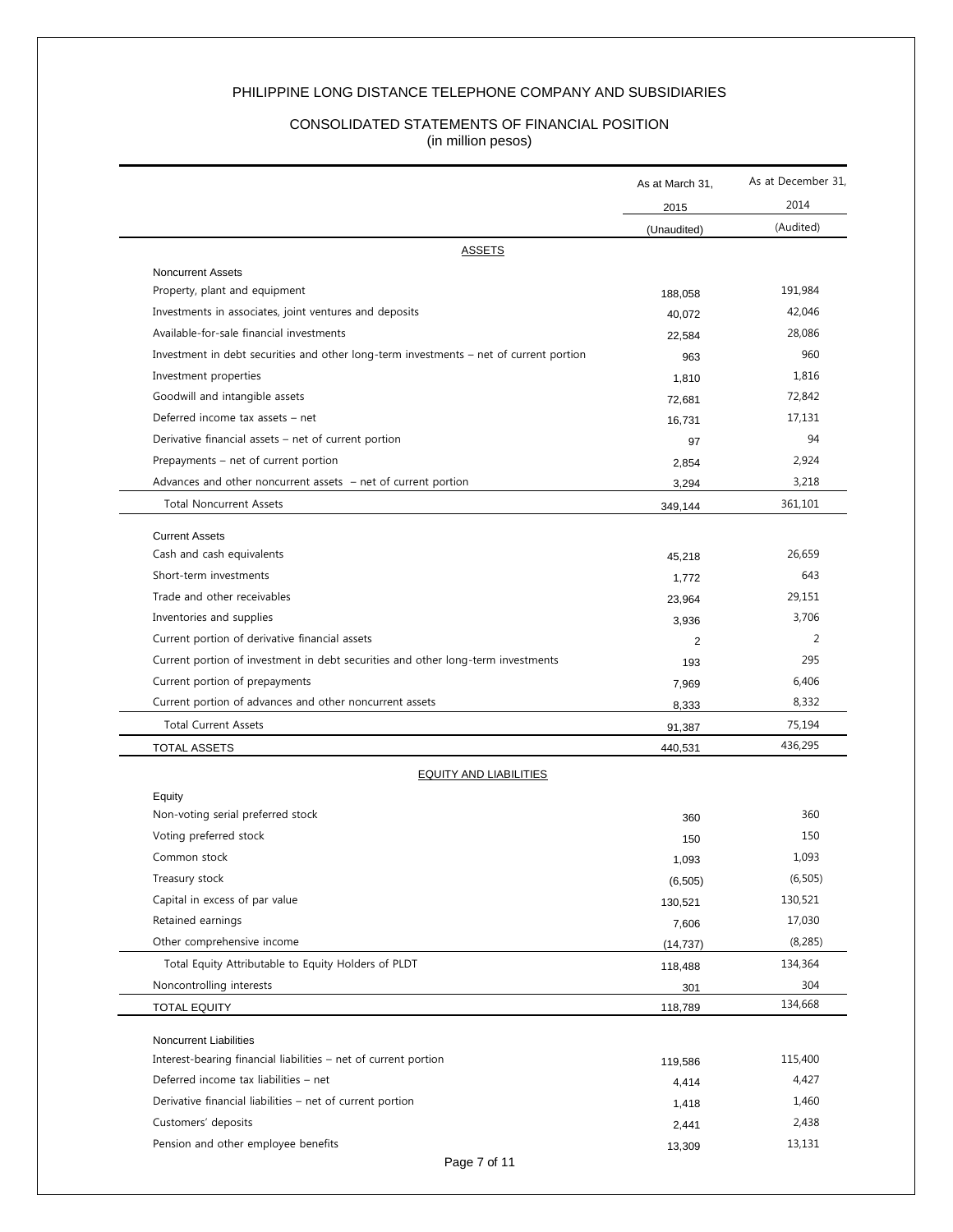| Deferred credits and other noncurrent liabilities         | 19,944  | 21,924  |
|-----------------------------------------------------------|---------|---------|
| <b>Total Noncurrent Liabilities</b>                       | 161,112 | 158,780 |
| <b>Current Liabilities</b>                                |         |         |
| Accounts payable                                          | 39,839  | 40,923  |
| Accrued expenses and other current liabilities            | 79,914  | 82,678  |
| Current portion of interest-bearing financial liabilities | 15,623  | 14,729  |
| Provision for claims and assessments                      | 897     | 897     |
| Dividends payable                                         | 19,875  | 1,070   |
| Current portion of derivative financial liabilities       | 289     | 254     |
| Income tax payable                                        | 4,193   | 2,296   |
| <b>Total Current Liabilities</b>                          | 160,630 | 142,847 |
| <b>TOTAL LIABILITIES</b>                                  | 321,742 | 301,627 |
| TOTAL EQUITY AND LIABILITIES                              | 440,531 | 436,295 |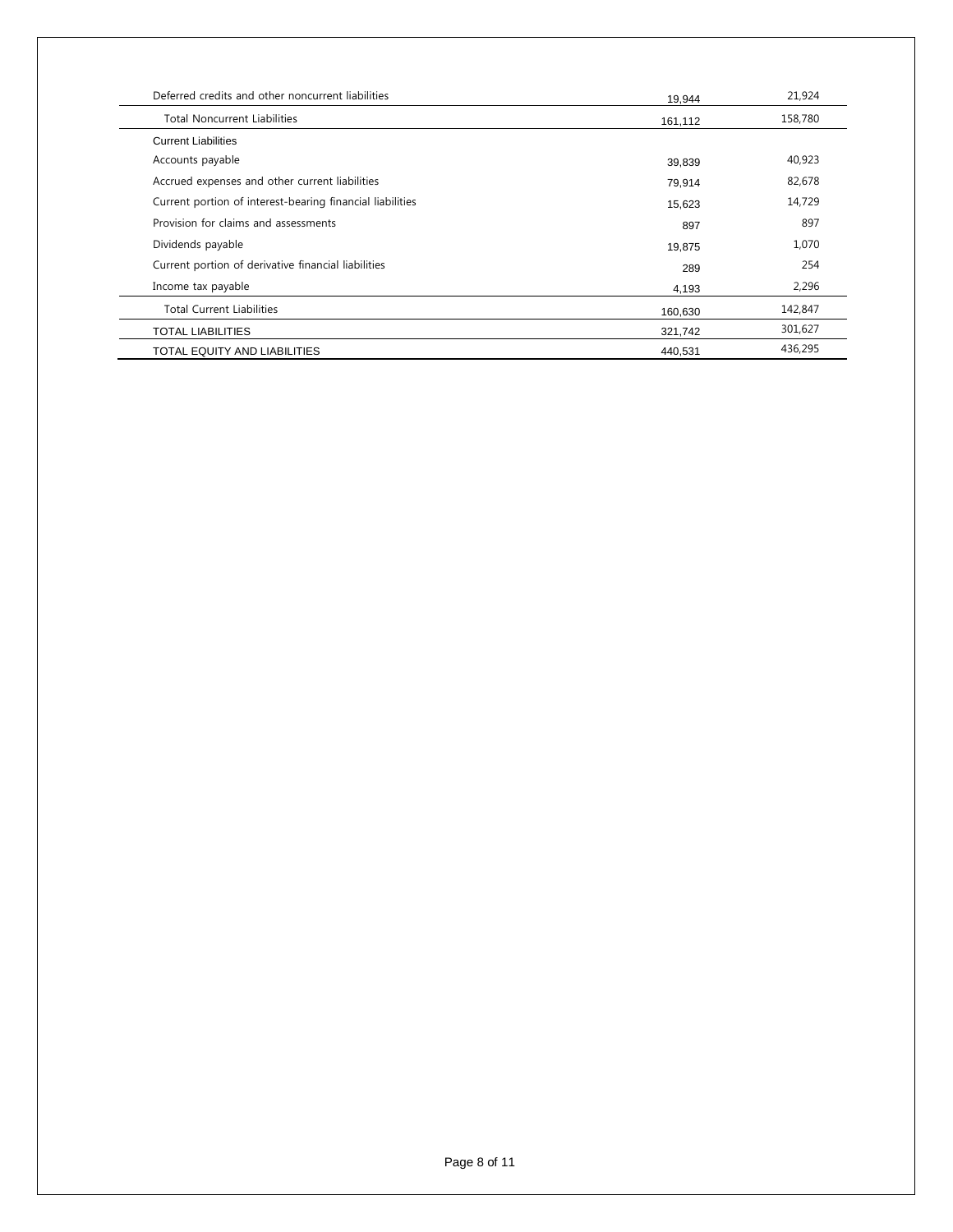#### PHILIPPINE LONG DISTANCE TELEPHONE COMPANY AND SUBSIDIARIES CONSOLIDATED INCOME STATEMENTS For the Three Months Ended March 31, 2015 and 2014 (in million pesos, except earnings per common share amounts which are in pesos)

|                                                               | 2015        | 2014     |
|---------------------------------------------------------------|-------------|----------|
|                                                               | (Unaudited) |          |
| <b>REVENUES</b>                                               |             |          |
| Service revenues                                              | 40,548      | 41,238   |
| Non-service revenues                                          | 2,005       | 1,326    |
|                                                               | 42,553      | 42,564   |
| <b>EXPENSES</b>                                               |             |          |
| Depreciation and amortization                                 | 6,896       | 7,205    |
| Compensation and employee benefits                            | 4,981       | 5,160    |
| Cost of sales                                                 | 3,704       | 3,449    |
| Repairs and maintenance                                       | 3,667       | 3,484    |
| Interconnection costs                                         | 2,583       | 2,623    |
| Selling and promotions                                        | 2,017       | 2,113    |
| Professional and other contracted services                    | 1,926       | 1,792    |
| Rent                                                          | 1,458       | 1,534    |
| Taxes and licenses                                            | 1,051       | 921      |
| Asset impairment                                              | 866         | 637      |
| Insurance and security services                               | 460         | 448      |
| Communication, training and travel                            | 311         | 388      |
| Amortization of intangible assets                             | 268         | 286      |
| Other expenses                                                | 247         | 293      |
|                                                               | 30,435      | 30,333   |
|                                                               | 12,118      | 12,231   |
| OTHER INCOME (EXPENSES)                                       |             |          |
| Equity share in net earnings of associates and joint ventures | 653         | 716      |
| Interest income                                               | 184         | 192      |
| Foreign exchange gains (losses) - net                         | 43          | (735)    |
| Gains on derivative financial instruments - net               | 30          | 187      |
| Financing costs $-$ net                                       | (1,535)     | (1, 324) |
| Other income - net                                            | 763         | 870      |
|                                                               | 138         | (94)     |
| INCOME BEFORE INCOME TAX                                      | 12,256      | 12,137   |
| PROVISION FOR INCOME TAX                                      | 2,858       | 2,745    |
| <b>NET INCOME</b>                                             | 9,398       | 9,392    |
| ATTRIBUTABLE TO:                                              |             |          |
| Equity holders of PLDT                                        | 9,387       | 9,379    |
| Noncontrolling interests                                      | 11          | 13       |
|                                                               | 9,398       | 9,392    |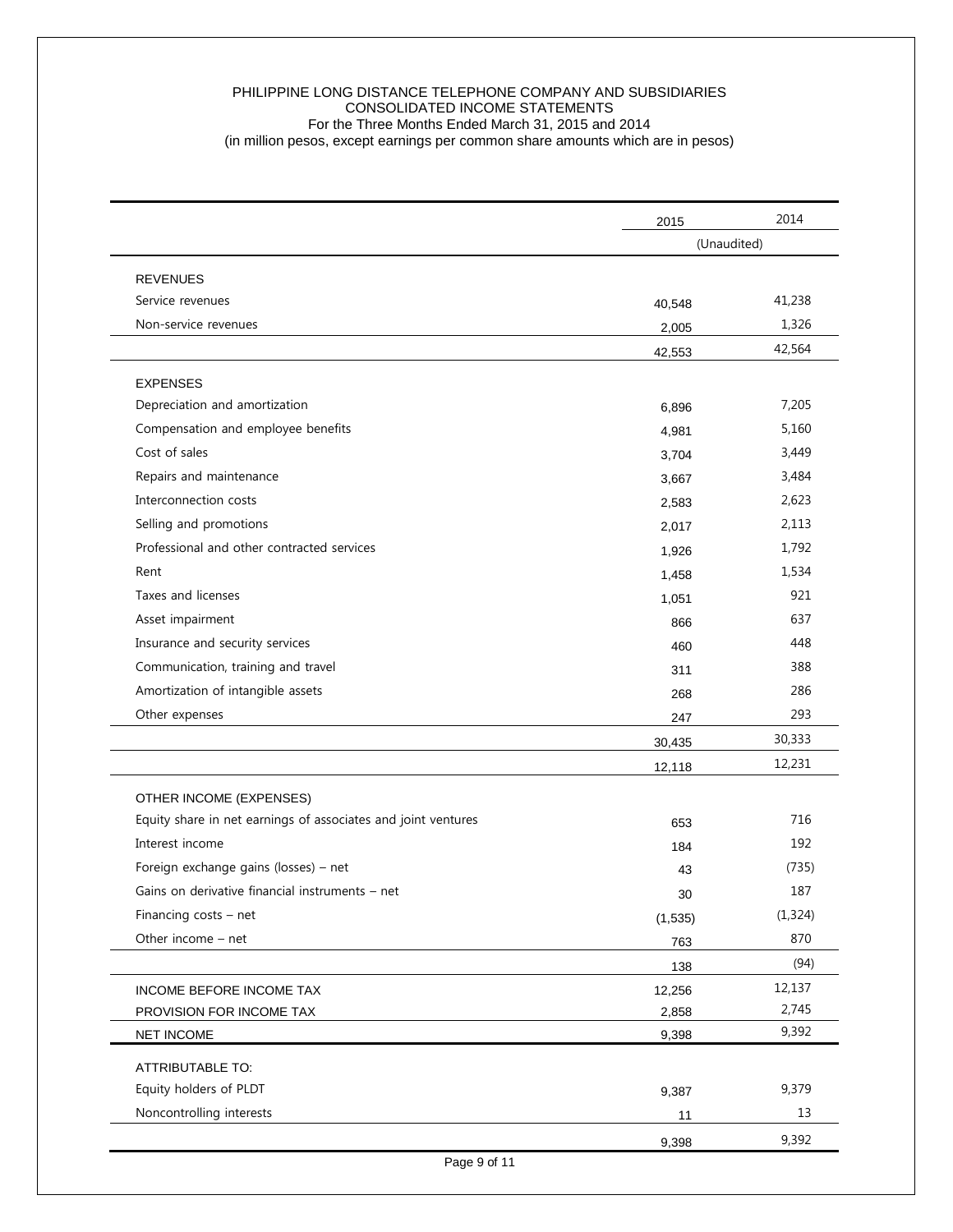| Earnings Per Share Attributable to Common Equity Holders of PLDT |       |       |  |  |  |  |  |  |  |  |
|------------------------------------------------------------------|-------|-------|--|--|--|--|--|--|--|--|
| Basic                                                            | 43.38 | 43.34 |  |  |  |  |  |  |  |  |
| <b>Diluted</b>                                                   | 43.38 | 43.34 |  |  |  |  |  |  |  |  |